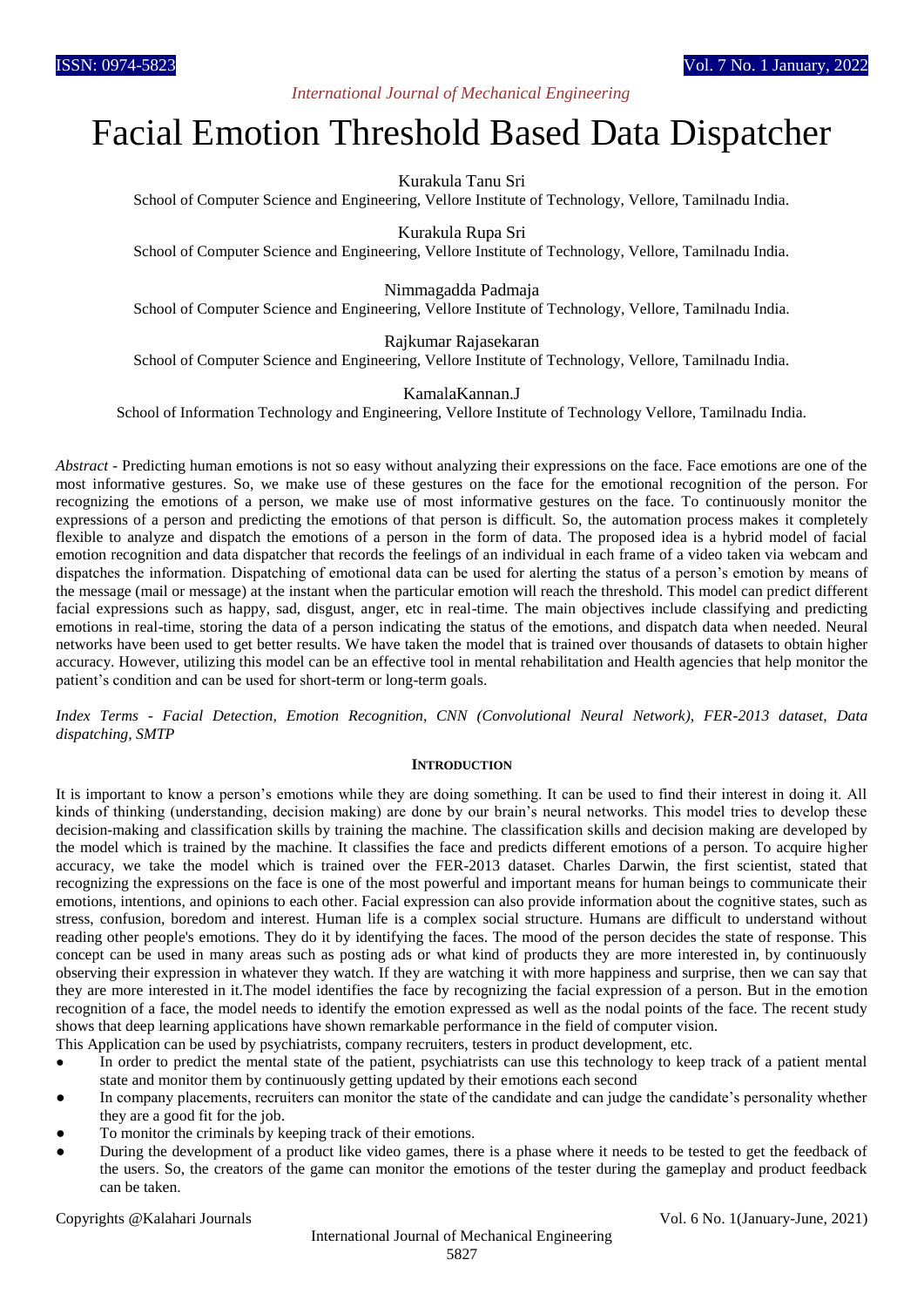#### **LITERATURE SURVEY**

Facial recognition has very interesting real-life applications such as biometric systems, iris recognition, etc. However, detecting the emotions of the person is a challenging task in facial recognition systems. Facial emotion recognition comprises three steps namely face detection, feature extraction, and expression classification. Many algorithms and pre-processing techniques are proposed such as segmentation, morphological operations, and masking to detect the face and identify the emotion using skin color segmentation. For the detection of emotions in the face, a novel algorithm is proposed. Firstly, the emotion recognition and face detection are done on the frames that are extracted from the video. The quality of the image can be found by using some image quality metrics. Region of the human face can be detected by segmenting the frames into the skin and non-skin regions by using the Viola Jones algorithm and extracting the boundary of the non-skin region by using some morphological operations. After the segmentation, the expression can be identified by calculating the area of the mouth region [1]. The neural network is a set of algorithms that mimics a human brain and can be extensively used in determining age, gender. In neural networks, mathematical operations are performed to know the relationship between the data. Traditional neural networks fail in solving complex problems such as image classification, pattern recognition, etc. Whereas CNN (convolutional neural network) is a neural network that has achieved great success in solving these problems. One of the CNN models for facial emotion recognition is the two-layer convolution network model. It classifies 5 different emotions from the image dataset. To reduce the loss function, an Adam optimizer can be used. This model can be used in real-life applications to detect emotions [2]. One of the novel techniques is facial emotion recognition using CNN(FERC). The FERC happens in two stages. The background is removed by the first part and the extraction of facial feature vectors is concentrated by the second part. The model is used to find the five different types of regular facial expressions [3]. Detecting face changes during communication is the most challenging task for researchers and are interested in exploring this field. Even though many algorithms have been introduced to detect the expression it is not easy to detect the emotion accurately due to the human head pose, gender, background, luminosity and age. One of the main problems that restricts the model accuracy to certain extent is the occlusion. A high precision is achieved by the researchers in facial expression recognition (FER) by applying Convolutional Neural Network with sequential data and spatial data. In CNN, the SoftMax function and Adam optimization algorithms are used widely. Several datasets are trained to this model and observed in increased accuracy [4]. By implementing various pre-processing techniques and feature extraction techniques to the input images, the accuracy of the model can be increased. To tackle the overfitting issues, data augmentation can be used. The accuracy of 73% is obtained by training the model with the FER2013 dataset which is used for training and testing purposes. The model can be useful for the various applications like lie detection, business promotions and in the areas that require high security [5].

One way of optimizing the convolutional neural network is to increase the accuracy of facial emotion recognition. Using Random Search Algorithm, the best parameters were identified by generating and training models and are applied to the search space defined by the hyperparameters. An approx. accuracy of 72.16% is achieved when the best model is trained and evaluated by the FER2013 dataset [6].The convolutional network-based architectures like LeNet can be used for facial expression recognition. A methodology is proposed to get the high accuracy in detecting the emotions by training the dataset which is formed by combining three other datasets namely KDEF, JAFFE and the custom dataset is trained to LeNet architecture for the classification of emotional state. The accuracy obtained is almost 97% for the classification of the 7 different emotions. In this way, many works are proposed by training the different datasets to the different CNN-based architecture to improve their accuracy. The hybrid algorithm combined with CNN can give more efficient results and also the training time [7].Deep neural networks can be trained on the image datasets with facial features and emotion labels. The videos which are captured in real-time can be divided into frames and are considered as the input images to the pre-trained model. The facial expressions can be predicted and can be displayed on the user interface. There are many factors other than training; the model is to be taken into consideration for attaining maximum efficiency. The robustness of the model needs to be considered apart from the training as some factors may affect the quality of an image and the shape of the objects. The brightness, rotation, and scaling of the facial images are such factors. To Fine-tune the model introducing, fine-tuning by adopting the two-stage training procedure may also be helpful [8].

DCNN (Deep convolutional neural network) is one of the convolutional neural networks that can be used for facial emotion recognition. The proposed algorithm is to detect video-based emotion detection with no manual design for features using DCNN [9].In Facial Emotion Recognition, Deep NNs (DNNs), Convolutional Neural Networks (CNNs) have drawn attention for their feature extraction mechanism from the input images [10].One of the real-life applications of facial emotion recognition is to teach young autistic children to recognize facial expressions with the help of computer vision and image processing. In this paper, the FER2013 dataset is used to train the deep convolutional neural network (DCNN) to detect emotions. The flow of the application given is the camera points to the face of a person. The next step is facial expression recognition with the help of deep convolutional networks and computer vision. The images in the datasets have been modified to different brightness in the images to examine the model performance in different environments. Many studies have been done about the problems that children with autism disorder face to recognize the expressions [11]. Automatic Extraction of emotions is done by using ML algorithms and CNN models that help in learning and analyzing complex emotions. The Framework used in the Proposed methodology are Gabor filters that are used for feature extraction and CNN is used for classifying the emotions. As Gabor Filter extracts the sub feature of the image and gives it to a neural network, CNN's learning speed has been increased profoundly [12].In non-verbal communication, facial expression plays an important role. While investigating a subject, facial expressions cannot be recorded by the investigator as they are diverted by the surroundings, voice, or argument. So, to keep track of such emotions, an automatic method to record facial expressions may facilitate the investigator to observe the subject in more detail. Such systems can be beneficial in many more fields like psychiatry, gaming, animations, criminal investigations, etc. Geometric features (shape of the face) and Appearance features (Texture) are two main features considered for facial expression recognition. FACS is a system designed to observe the changes in facial expressions in terms of observable facial muscle actions known as face action units. CNN can be extensively used in determining gender, age, etc. [13].Facial Action Coding System (FACS) could be a helpful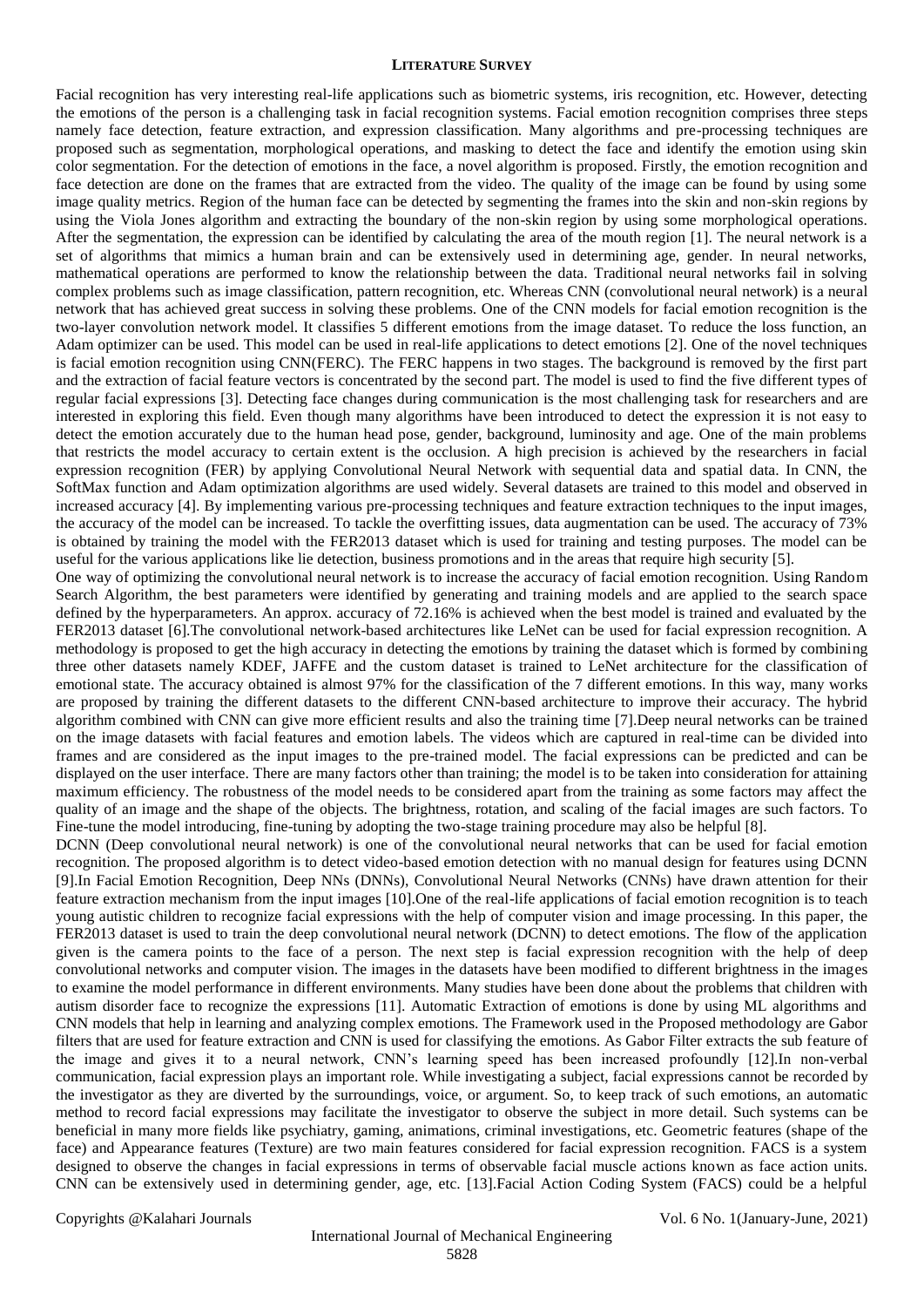structure that classifies the human facial actions by using Action Units (AU). AU is one among forty-six minor components of visible facial motion or its connection type changes. They proposed a deep learning technique within the context of emotional recognition so as to classify emotion labels from the pictures. The fundamental commitment of this work is to show the Spatioworldly development of outward appearances of a person inside the pictures utilizing a Recurrent Neural Network (RNN) that is embedded with a Convolutional Neural Network (CNN) in the form of CNN–RNN design [14].

The arousal-valence continuous emotion space model is used to find facial emotion expression. This method uses the concept of deep learning i.e. CNN pre-trained model which is a trained feature extractor and SVR (support vector regression) helps to predict the values of the current model. So, the predicted values they recorded helps to predict facial emotion which provides better recognition results when compared to other common methods. SVR's performance proves that it works better with the arousal-valence model that can avoid the risk of overfitting and it is reliable. The future work focuses on the Soft-max layer of CNN to be replaced with the projection layer to perform the regression well [15].Static facial Expression Recognition's objective is to classify emotions in static images extracted from the movies using the Transfer Learning approach. Supervised Fine-tuning is done on a pre-trained ImageNet dataset. Fine-tuning with combined datasets gave better results when compared to the single-stage fine-tuning method [16].Recent Methods to achieve Automatic facial expression analysis have reached near to human accuracy but some cases might not get the desired results. The change in the type of parameters and number of parameters have influenced to get better results. The final classification rule that assembles the result of the committee has outperformed the traditional methods. The proposed method involves supervised learning on the ensemble computation to improve the assembling of the committee. The current state-of-art algorithms that use ensembles of CNN's give better accuracy than normal CNN classifiers. The model has a 5% higher accuracy based on averaging classifiers [17].The two important techniques of facial emotion prediction are Machine Learning and Deep Learning. The Machine Learning model achieves more comparable results with Deep Learning models when they are analyzed in emotion prediction. ML techniques are considered as a benefit with AUs as it justifies the predicted emotions by AU contribution. Clinicians and other health related professionals identify the abnormalities and the causes by recognizing the contribution of each AU through the models. This method helps to get more details and insights and is used in many related applications [18].There are multiple perspectives identified on emotion detection. 'Viola-Jones Face detection is a rearranged technique using a rearranged technique and various classifiers are used for further emotion classification and localization of faces. 'DCT transform', 'Zernike moments' or 'Local Binary Patterns (LBP)' are the techniques adapted for extracting the features. In the initial stage of facial emotion recognition, it removes the background of the image and later, facial component vectors are extracted. Using various algorithms and techniques, computer vision has played an important role in detecting the emotions by inspecting the human faces [19].In this paper, the implemented CNN network has 4 Convolutional Layers, 4 Max Pooling layers along with 1 dropout and 2 Fully Connected Layers. Altogether, the model has 899,718 parameters. The data set used is iCV MEFED (Multi-Emotion Facial Expression Dataset). The image is passed to the model and the filter (Conv2D) is passed through the image and ReLu is applied. The dimensions of the image are decreased by the MaxPooling 2D that gets the maximum values from the convolutional layers. After this step, Flatten and Dropout layers are applied. Using the data augmentation along with the same model give better results. The model predicts the emotion by deciding the highest weight of the expression among all the expressions and finalizes it. This way many neural network models which are trained with different datasets can detect facial expressions accurately and can be used in many real-life applications [20].

# **PROPOSED METHODOLOGY**

The objective is to detect the face of a person and predict his/her emotion. The basic human emotions are classified into 7 types and are recognized universally namely sad, fear, happiness, neutral, anger, surprise and disgust.

Dataset: A dataset is used to train the model to identify the emotions. 'FER2013' is a dataset which contains the images of people showing different expressions is used to train the model by applying it to convolutional neural networks.

Face Detection: To detect the face, HAAR course work is used. The input is an image of a person which is changed to gray scale and also is resized to match with the size of the images in the dataset. The HAAR like features are used in object detection that is to identify a face of a person in a particular image.

Recognizing the emotion: The emotion of the person in the video is recognized at each frame and the identified emotion is displayed on the screen along with the video. The HAAR cascade function returns the coordinates of the face and these coordinates help in recognizing the emotions of a person.

Parsing the data and emotions: The input is a real time video which is parsed frame by frame and the output will be in the form of a text file containing emotions frame by frame. A limit is set for certain emotions like fear for which it sends the data if the limit is crossed.

## **TOOLS AND TECHNOLOGIES**

Computer vision: Computer Vision algorithms perform image processing to extract features and use them for classification. For example, we can think that they are handcrafted.

Deep learning: We use deep learning in the form of Convolutional Neural Networks to perform facial recognition. The deep learning model learns itself and extracts features automatically.

DCNN (Deep Convolutional Neural Network): In the DCNN model, the convolution and sampling layers are combined into a single layer. Based on the already trained network, the image recognition rate is greatly improved.

GPGPU (General-purpose graphic processing unit): Reduce the complete load on the CPU for the real-time use of the video capturing for the face recognition part.

SMTP (Simple Mail Transfer Protocol): It helps in handling the mailing server to mail from an email account.

Tkinter Python Module: The Tkinter module of python is to be used for the interface part of the application.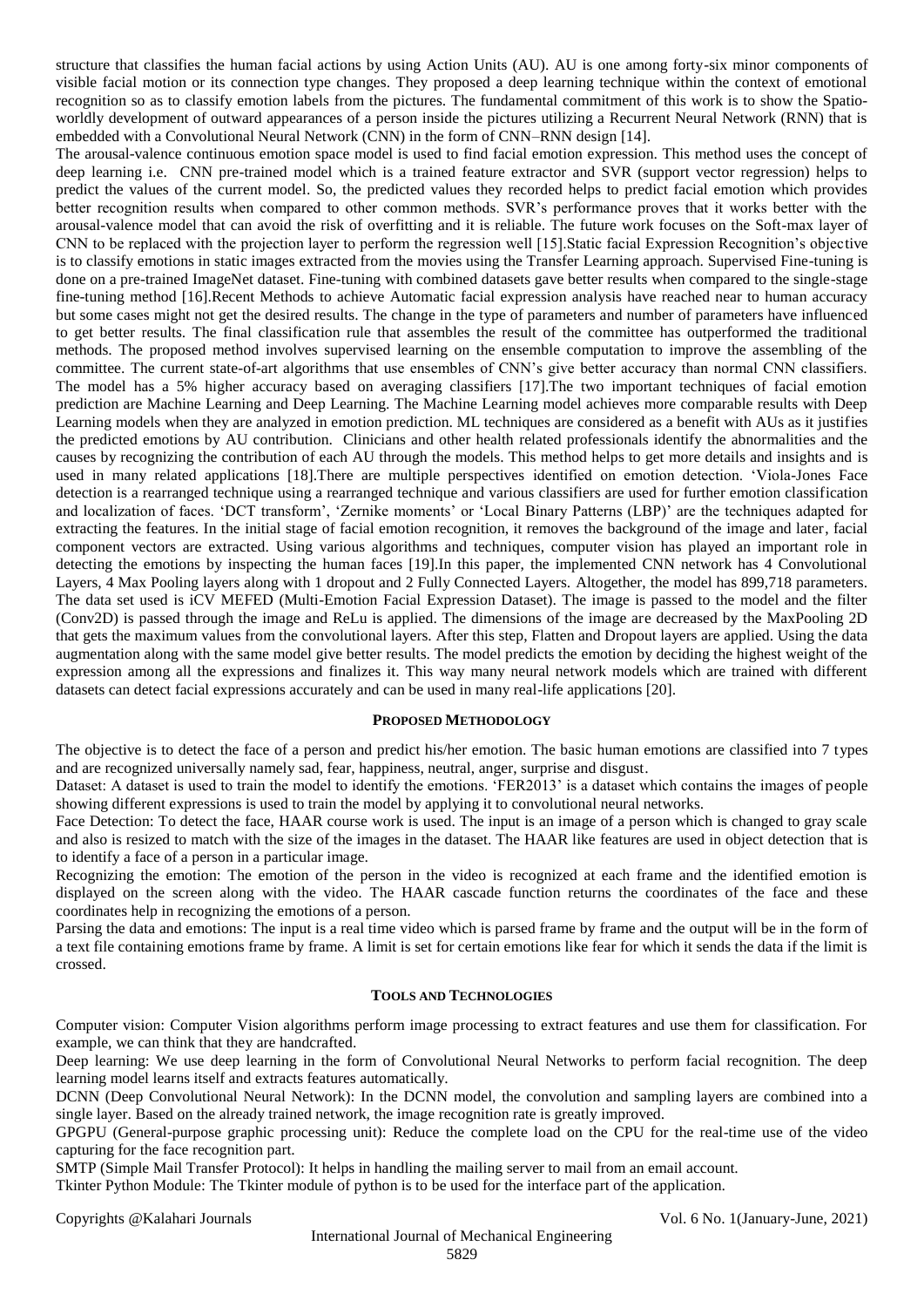#### **ARCHITECTURE**



**EXPERIMENTAL RESULTS AND ANALYSIS:**

**Description of the dataset used:** The Dataset used here is FER-2013 that is a collection of various google images for a specific emotion.

FER2013 is an open-source dataset shared publicly in the Kaggle competition consisting of 35.887 grayscale, 48x48 sized face images with various emotions. Every image in the FER-2013 dataset is Labeled with its particular emotion. 'labelledEmotion' labels in the dataset are:

**0**: -4593 images- Angry, **1**: -547 images- Disgust, **2**: -5121 images- Fear **3**: -8989 images- Happy, **4**: -6077 images- Sad, **5**: -4002 images- Surprise, **6**: -6198 images- Neutral











The Mini-Xception model is trained on the FER-2013 dataset as it gives higher accuracy when compared to different models. Accuracy is calculated using the Confusion Matrix. Performance metrics for experimental results are considered including Accuracy. True Positive (TP), True Negative (TN), False Positive (FP), and False Negative (FN) are the values required to find the Confusion Matrix.



## **IMPLEMENTATION**

The use case considered in this paper is Psychiatry. In order to predict the mental state of the patient, psychiatrists can use this technology to keep track of a patient's state and monitor them by continuously getting updated by their emotions each second. In particular, fear recognition will be higher in residents with high anxiety and hostility scores, and enthusiastic qualities will be connected with the recognition of disgust. It is considered that accurate emotional recognition and analysis may have a significant impact on the patient-doctor relationship. It is valuable to know how the ability of facial emotion recognition would impact the quality of patient-clinician interaction.

The admin has to enter a username and password for authentication purposes to log in to the application.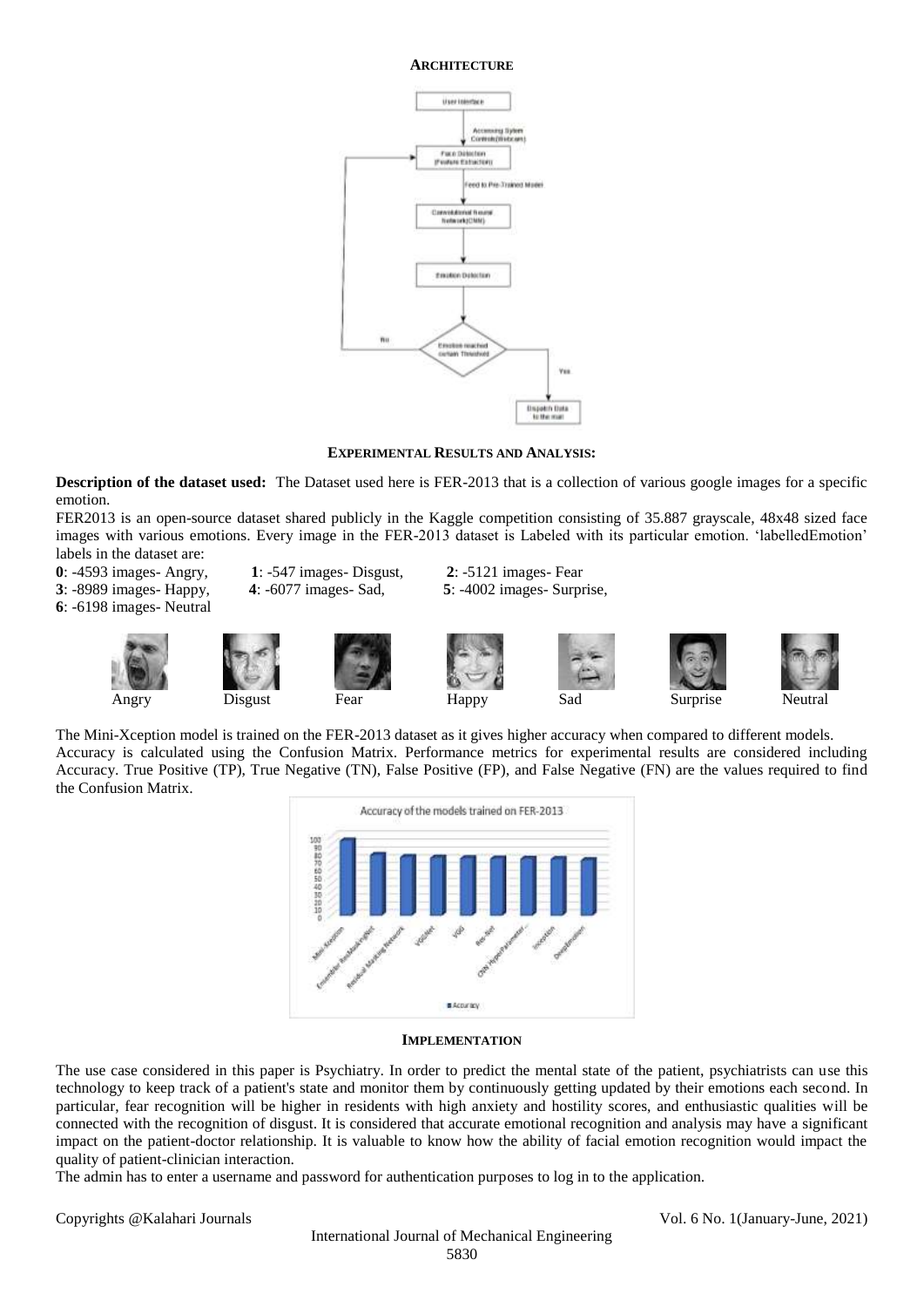| topa<br>Gerkene                 |       |  |  |
|---------------------------------|-------|--|--|
| <b>Ferrent</b><br><b>MARTIN</b> | [COM] |  |  |
|                                 |       |  |  |

This is the registration form to fill in the details of the user and the details will be sent to the mail after detecting their emotions. This form helps the psychiatrists to recognize the identity of the patient when the data is sent to the email.

|                                                    |                                                          | Details                                                                                                                                                                                                                                                                                                                                                                                                                                                                                                                                                                                                                                                                 |
|----------------------------------------------------|----------------------------------------------------------|-------------------------------------------------------------------------------------------------------------------------------------------------------------------------------------------------------------------------------------------------------------------------------------------------------------------------------------------------------------------------------------------------------------------------------------------------------------------------------------------------------------------------------------------------------------------------------------------------------------------------------------------------------------------------|
|                                                    | <b>FullVame</b>                                          | Tenu                                                                                                                                                                                                                                                                                                                                                                                                                                                                                                                                                                                                                                                                    |
|                                                    | Age                                                      | 39                                                                                                                                                                                                                                                                                                                                                                                                                                                                                                                                                                                                                                                                      |
|                                                    | Phonenumber                                              | 300000000                                                                                                                                                                                                                                                                                                                                                                                                                                                                                                                                                                                                                                                               |
|                                                    | Gemler                                                   | C. Male<br>(# Farmala)                                                                                                                                                                                                                                                                                                                                                                                                                                                                                                                                                                                                                                                  |
|                                                    | Region                                                   | Andrea Poutech                                                                                                                                                                                                                                                                                                                                                                                                                                                                                                                                                                                                                                                          |
|                                                    | Medical Siness                                           | Digenssion                                                                                                                                                                                                                                                                                                                                                                                                                                                                                                                                                                                                                                                              |
|                                                    | Cancel                                                   | Cantinue                                                                                                                                                                                                                                                                                                                                                                                                                                                                                                                                                                                                                                                                |
|                                                    |                                                          |                                                                                                                                                                                                                                                                                                                                                                                                                                                                                                                                                                                                                                                                         |
|                                                    |                                                          |                                                                                                                                                                                                                                                                                                                                                                                                                                                                                                                                                                                                                                                                         |
|                                                    |                                                          | Instructions                                                                                                                                                                                                                                                                                                                                                                                                                                                                                                                                                                                                                                                            |
|                                                    |                                                          |                                                                                                                                                                                                                                                                                                                                                                                                                                                                                                                                                                                                                                                                         |
| attaching the report<br>email account<br>authentic |                                                          | "The following app requires the use of webcam/camera for scanning the face<br>"It also takes the ip address from the user to calculate the cordinates on the map while<br>*Please ensure that the room is completely lit so that the application can function properly<br>"As the following product is in prototype stage there is a high chance of application crashing<br>*Users are advised to check the spam folder as well if they could not find the report on the<br>*Please be aware thatDelicate informations of the user is taken to analyze the data so to be<br>"The app is built on tkinter and takes help of other modules which has been included in the |
|                                                    | <sup>1</sup> I agree with the above rules and guidelines |                                                                                                                                                                                                                                                                                                                                                                                                                                                                                                                                                                                                                                                                         |
|                                                    |                                                          | Continue                                                                                                                                                                                                                                                                                                                                                                                                                                                                                                                                                                                                                                                                |

To detect the face, asking the user's permission to allow access to the webcam.

×

| <b>Emotion Dispatcher</b> |  |
|---------------------------|--|
| Do you wish to proceed?   |  |
|                           |  |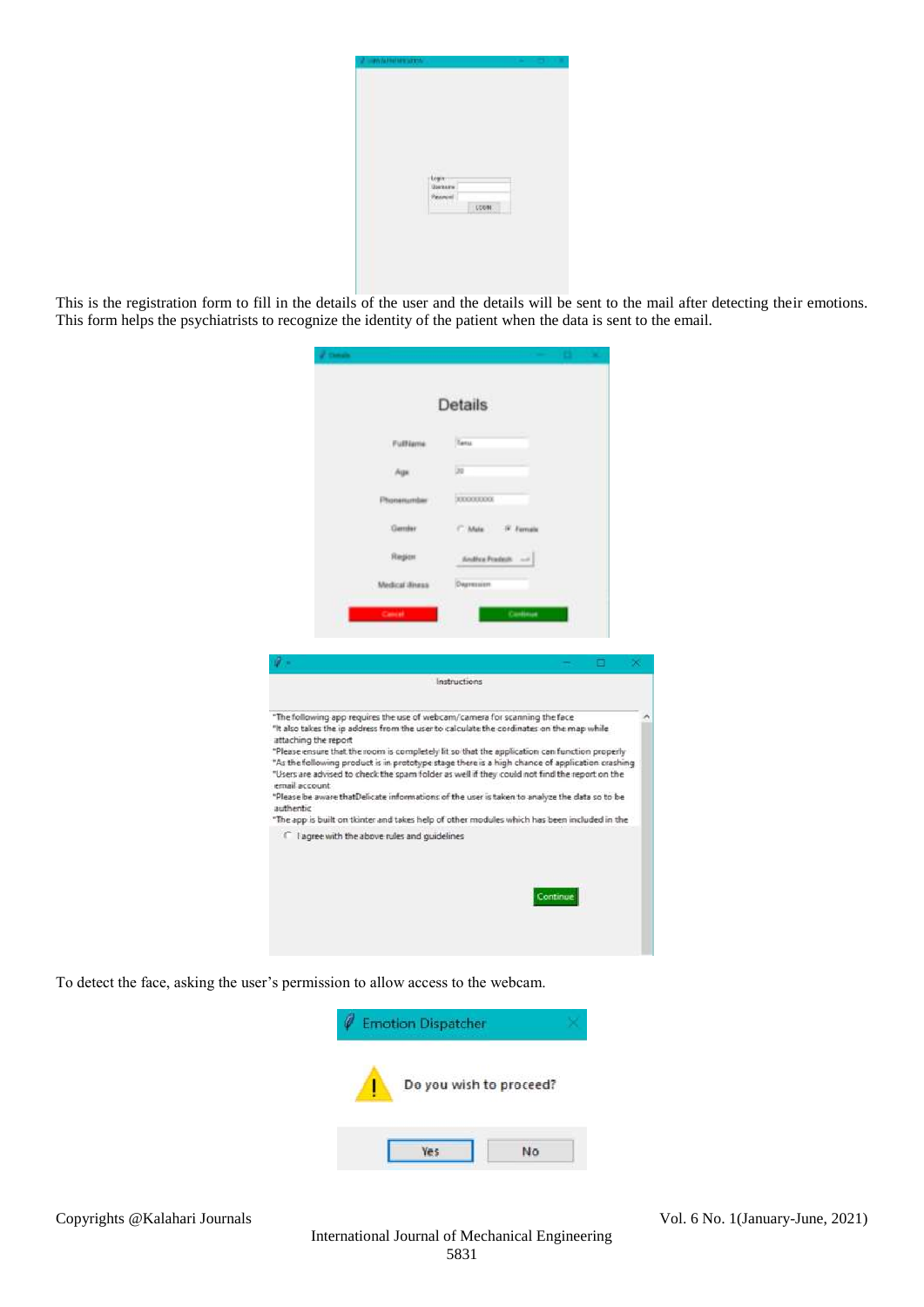The program will create a window to display the scene captured by a web camera and a window representing the probabilities of detected emotions.



**Statistics.txt:** Emotions of the user at each frame.

The expressions at each frame are recorded and stored in a text file.

| <b>ALC</b>           | a miles also a 7<br><b>SNOWA OF</b> | ٠ |  |
|----------------------|-------------------------------------|---|--|
|                      | Expression meatred                  |   |  |
|                      | Expression meutral                  |   |  |
|                      | Expressionimeutral                  |   |  |
|                      | Expression:neutral                  |   |  |
|                      | Expressionineutral                  |   |  |
|                      | ExpressSon (neutral)                |   |  |
|                      | Expression meutral                  |   |  |
|                      | <b>Repressionsed</b>                |   |  |
|                      | Expressionised                      |   |  |
|                      | fapression: and                     |   |  |
|                      | Expression and                      |   |  |
|                      | typressimitized                     |   |  |
|                      | Expression (and                     |   |  |
| 知音音节目音音音节音音音音音音音音音音音 | Expression/sed                      |   |  |
|                      | Espressionisad                      |   |  |

After reaching a threshold, detected emotions and the details of the user are dispatched through the mail. Three files will be dispatched at every detection.

Statistics.txt  $\rightarrow$  file contains the emotions of the user at each frame ,Details.txt  $\rightarrow$  file contains details of the user which is filled in the form. Emotions.txt  $\rightarrow$  file contains the counter of each emotion.

|  | kurakulatanusri@gmail.com<br>to kurakularupasri =<br>****RESULTS**** |                             |              |  |
|--|----------------------------------------------------------------------|-----------------------------|--------------|--|
|  | 3 Attachments                                                        |                             |              |  |
|  |                                                                      | --<br>×                     | _            |  |
|  | Statistics.txt<br><b>A STATISTICS</b>                                | details.txt<br>an na matang | emotions.txt |  |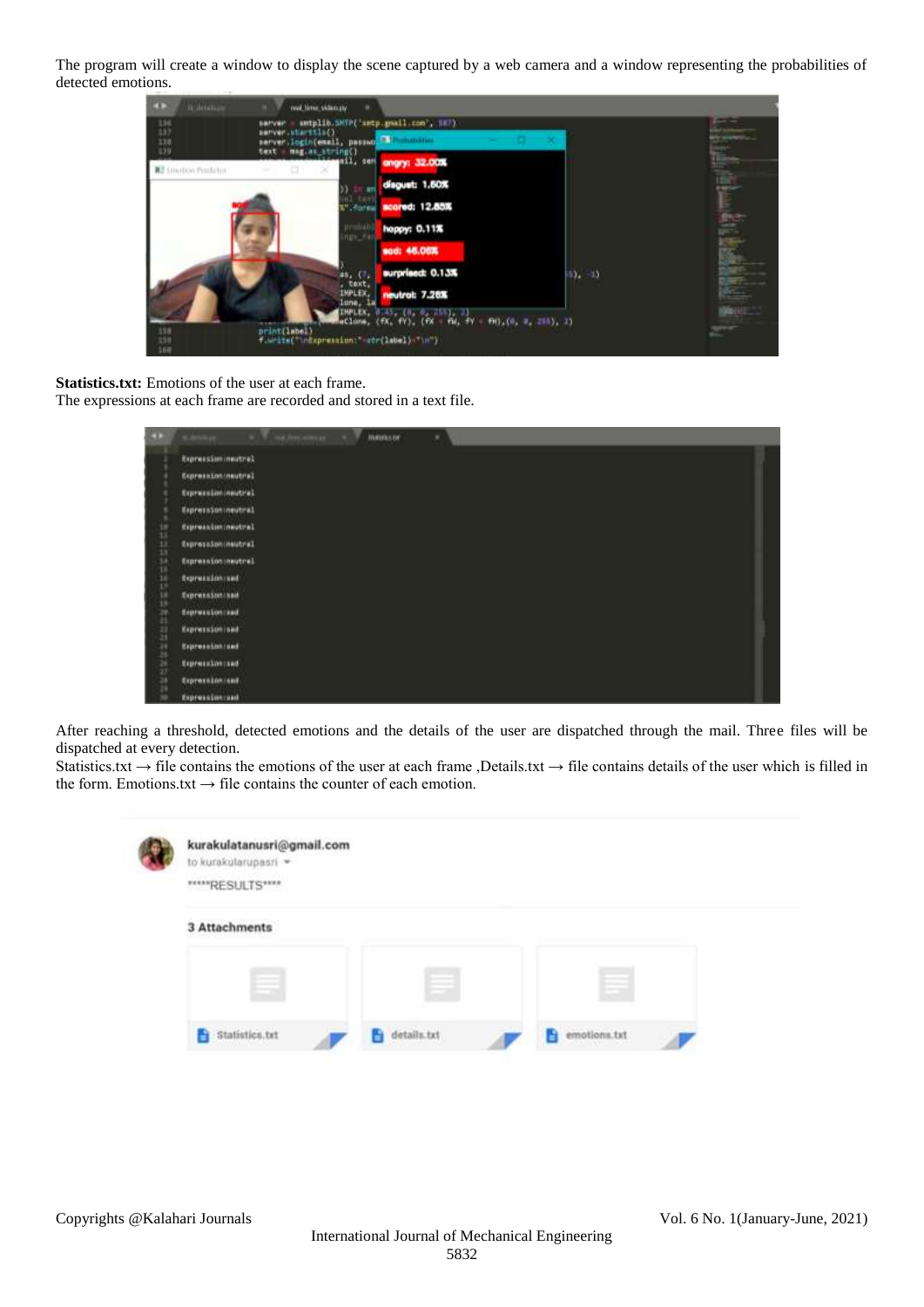



## **COMPARATIVE STUDY**

FER-2013 dataset is the most commonly used dataset for Facial Emotion detection which is available in Kaggle. This dataset is trained on several models for facial emotion detection. Out of all the models that are trained over the FER-2013 dataset, the Mini-Xception model proves to attain higher accuracy of over 95%.

## **Comparison of Models**

| Model                                   | <b>Accuracy</b> |  |
|-----------------------------------------|-----------------|--|
| Mini-Xception                           | 95.05           |  |
| Ensembler ResMaskingNet                 | 76.82           |  |
| <b>Residual Masking Network</b>         | 74.14           |  |
| <b>VGGNet</b>                           | 73.28           |  |
| VGG                                     | 72.70           |  |
| Res-Net                                 | 72.40           |  |
| <b>CNN Hyper Parameter Optimization</b> | 72.16           |  |
| Inception                               | 71.60           |  |
| DeepEmotion                             | 70.02           |  |

## **CONCLUSION**

Facial emotion recognition is an emerging field now-a-days. Non-verbal communications like facial expressions are used in many applications in human-computer and interaction which is used to convey facial emotions. There is a lot of complexity and variability involved in recognizing facial emotions. This paper proposed a new method for facial recognition and mentioned its various applications in real-time scenarios. Predicting emotions gives us accurate information about how the user feels. So, this proposed method helps psychiatrists to analyze their patients effectively. We believe that this method has given promising results in detecting the emotions and dispatching the data via email to the person monitoring the user.

Copyrights @Kalahari Journals Vol. 6 No. 1(January-June, 2021)